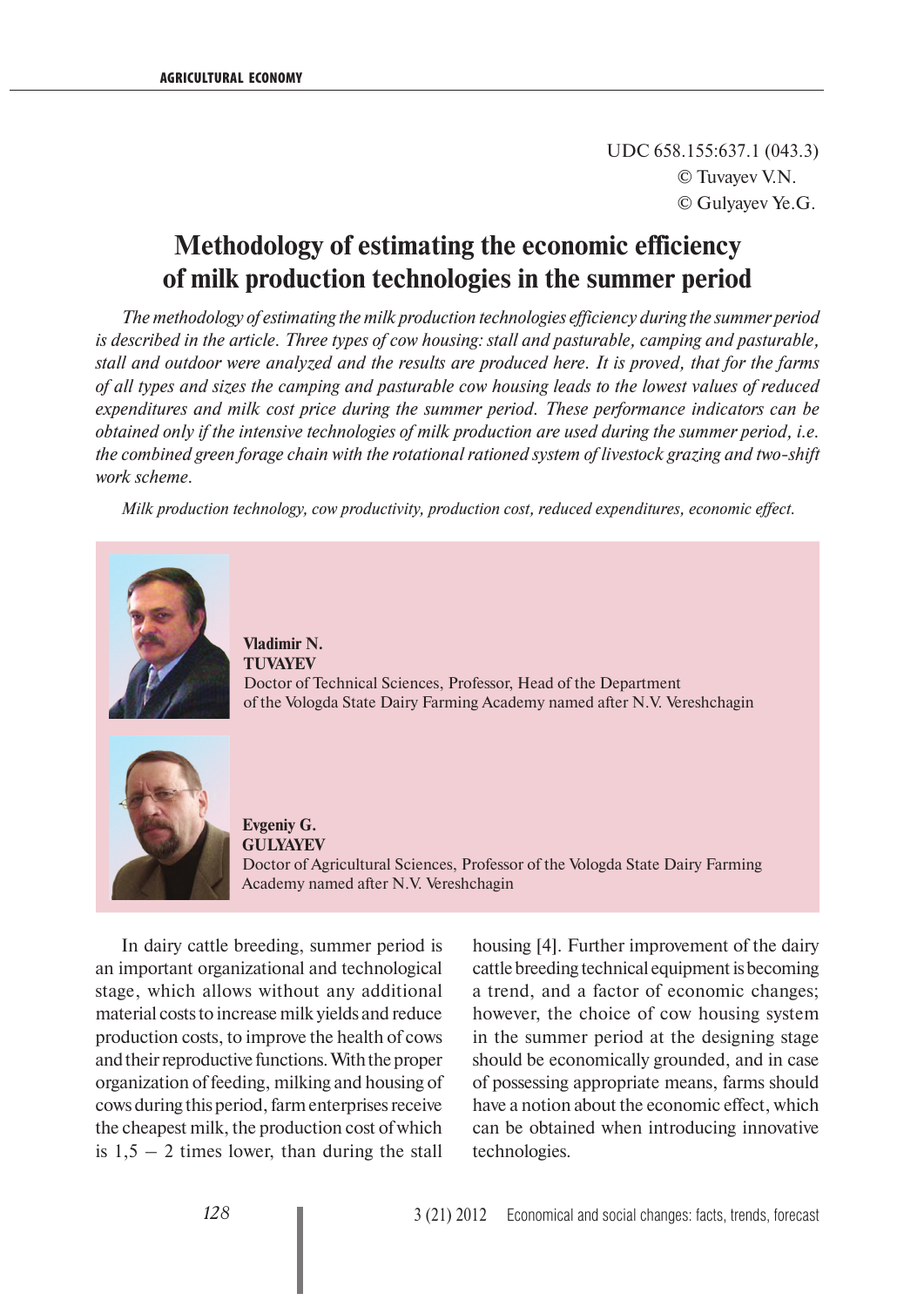Given the importance of the tasks facing the dairy cattle breeding concerning the production output increase and its cost price reduction, the aim of the work is to improve the methodology of estimating the milk production technologies efficiency during the summer period. To achieve this goal it is necessary to solve the following tasks: substantiate the distinctive features of the proposed methodology; select the criteria for evaluating the economic efficiency of the compared types of cow housing in the summer period; to specify the economic indicators calculation algorithm and approbate the methodology on a real object.

When selecting the most cost-effective technologies of milk production during the summer period it is necessary to correct existing methodical provisions and recommendations concerning the economic justification of standard project solutions of cattle-breeding farms and complexes according to the country's zones [1, 6], in order to estimate objectively the compared types of cow housing in the summer period with regard to the influence of various factors and production conditions.

The most important of these factors are the systems of cow housing and feeding in the summer period depending on the spatial, planning and constructive peculiarities of farms and summer cow camps, means of technological processes mechanization, systems of production and labour organization. The economic performance of technological options depends also on the different sizes and types of farms and summer camps, the productivity levels of cows, forage production options.

The differentiated approach used in the calculation of milk production costs by the periods of the year is the distinctive feature of the proposed methodology. In order to identify the main factors influencing costs in the summer period, it is necessary to vary the production technologies of that period only. It is necessary to consider the widespread cow housing types given the different variants of the green forage chain organisation: stall and pasturable, camping and pasturable with the use of various grazing types; stall and outdoor, camping and outdoor with the use of the green fodder and changing its transportation distance.

Another distinctive feature of the proposed methodology is the clarification of milk production costs calculation by taking into account the capital investments into the main livestock breeding assets along with the capital investments into the main fodder production assets. The latter change depending on the green forage chain options and influence the amounts of current as well as reduced expenditures.

Another distinctive feature of the methodological recommendations is the consideration of the time factor when calculating the reduced expenditures by the reduction of the main production assets to the single moment of time. Capital investments in buildings, constructions, equipment, summer camps, in the animals of the basic herd as well as the machinery for fodder production constitute the main production assets having different lifetime. While using the farm buildings with the longest service life, other fixed assets with shorter life duration will be repeatedly renewed. The total one-time accounting of all capital investments in the reduced expenditures calculation does not assess the compared options objectively enough.

Therefore, in order to take into account the time factor in calculating the reduced expenditures and the annual economic effect according to the technological options, it is necessary to multiply all capital investments in the basic production assets, renewable several times during the operation of the basic objects with the longest service life, by the variable reduction coefficient.

Economic efficiency estimation, when using different technologies and technical solutions, involves applying the system of indicators, reflecting the cost and natural characteristics of the studied cow housing types.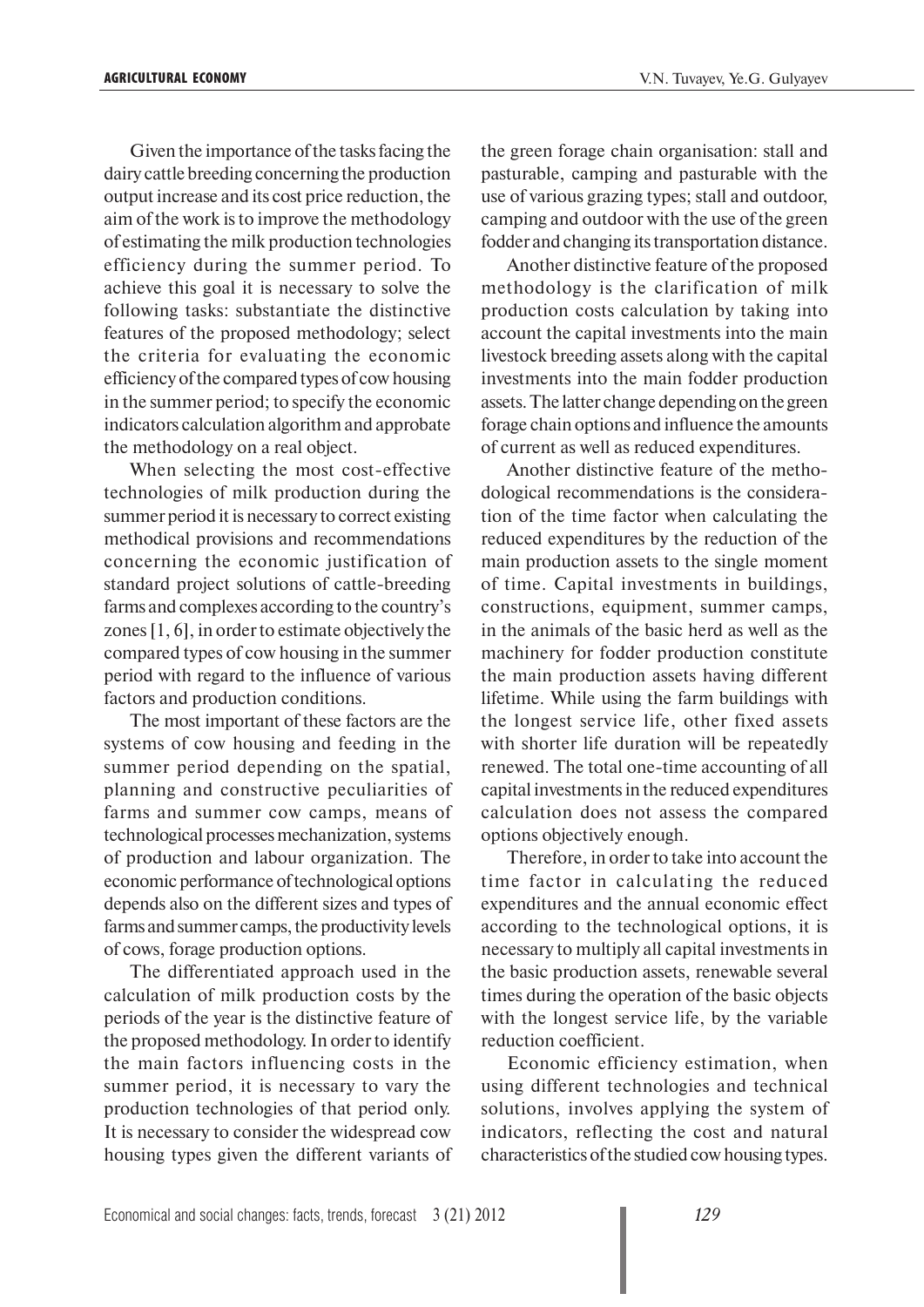The objects under consideration, i.e. milk production technologies during the summer period, are a complex system; therefore, the technological processes efficiency estimation requires a multi-criterion approach. The efficiency criterion should be considered, taking into account the following aspects: the trends in the development of the summer cattle breeding technologies and forecast of optimal economic indicators of the studied technologies for the specific regional conditions of their application.

The maximum of the expected annual economic effect which is determined as the difference between the reduced costs of compared technological options is used as the global criterion to ensure the adequate, on the social production scale, approach to the planned perspective technologies.

$$
E = (R_1 - R_2)A \to \text{max},\tag{1}
$$

*E* – annual economic effect, rubles;

 $R_1$  and  $R_2$  – reduced costs for the unit of production (work), produced (performed) with the use of basic and new equipment, rubles;

*A* – annual production (work) output with the use of new equipment in the estimated year, in physical units.

The expected annual economic effect describes the peculiarities and efficiency of the object as a whole. It connects the private, integral and local criteria. In the technological processes forecasting and optimization, with regard for the zonal conditions, it is suggested to use the reduced costs minimumas the integral (generalized) criterion, it establishes a linkage between private and local criteria, provides a compromise solution to the problem of technological variants optimization. It is suggested to use the reduced costs minimum index at the stage of making a decision concerning the farm or summer camp reconstruction or the new construction [3, 4].

Essentially, the reduced costs include both intensive and extensive components, i.e. the current production expenses and one-time expenses – capital investments in fixed assets.

Then the reduced costs of milk production during the summer period can be determined as follows:

$$
R_{iab} = C_{iab} + E_N K_{iab}, \qquad (2)
$$

 $E<sub>N</sub>$  – normative coefficient of capital investments efficiency equal to the refinancing interest rate established by the RF Central Bank with regard to inflation;

 $C_{iab}$  – production unit cost, rubles;

 $K_{iab}$  – capital investments in the main production assets according to the technological options, reduced to the initial level by multi-plying by the reduction coefficient,  $(\alpha)$ , rubles.

The amount of capital investments in fixed assets is determined in accordance with the estimates and projects on standard sizes and types of farms or summer camps for cattle. Thereby, the standard general layout projects of the farms and camps' types and sizes are reduced to a comparable view according to the structure of buildings, constructions and the level of equipment, and the estimated costs are adjusted accordingly.

At pasturable cow housing the additional capital investments in permanent fences along drove paddocks, stock driving roads and at stall housing – around barn yards are taken into account.

In order to determine the amount of capital investments in tractors and machinery for forage production given the different variants of the green forage chain organization, the calculation of the required areas for forage procurement is produced here. The areas of herbage procurement for the summer period are calculated by dividing the gross requirement for each crop by its yielding capacity. The areas suitable for cultivation, maintenance and harvesting are multiplied by the specific capital investments in tractors and machinery for fodder production.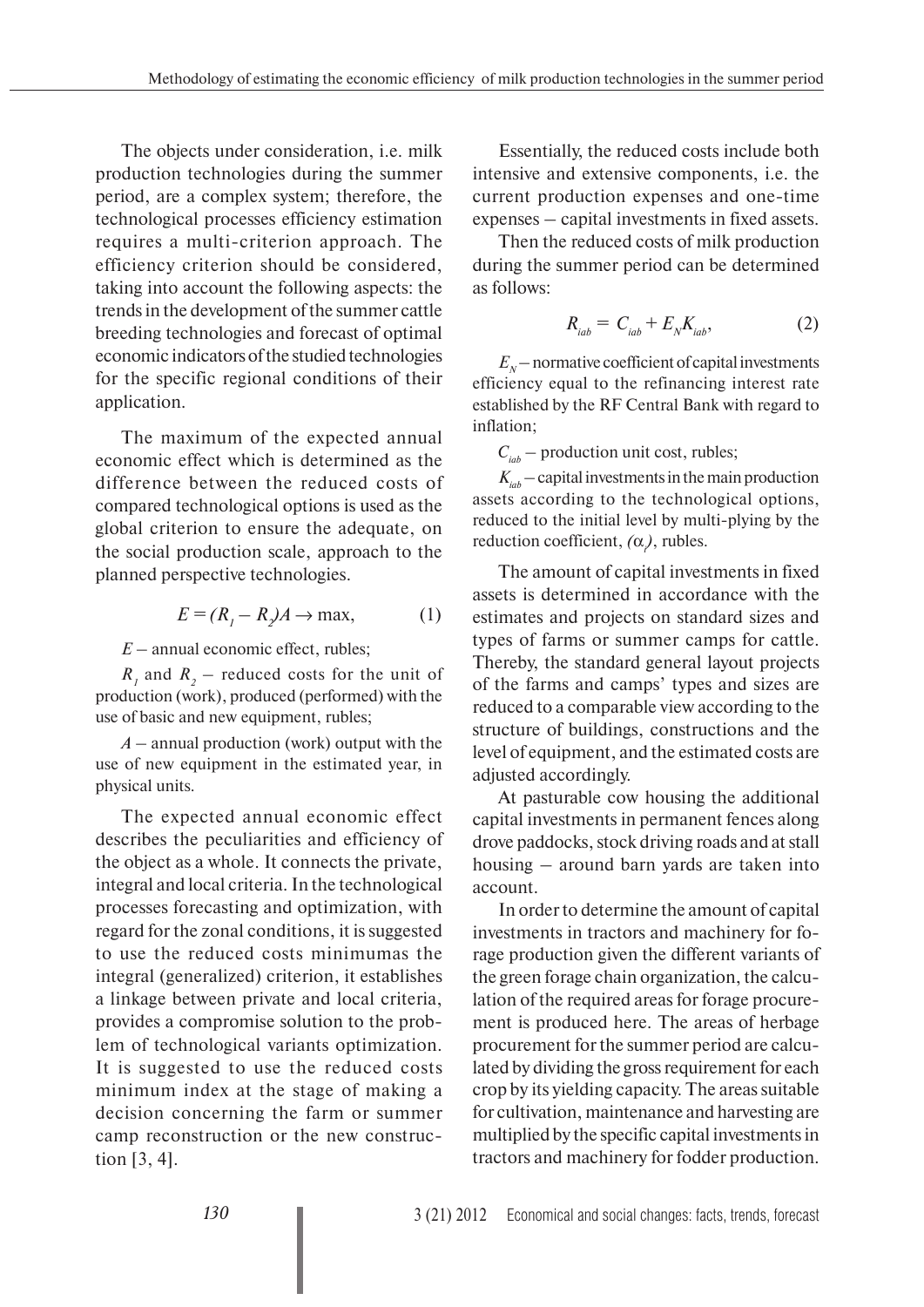The production cost of milk in the summer period will be determined as follows [2, 5]:

$$
C_{i\alpha\beta} = C_{i\alpha\beta}^F + C_{i\alpha\beta}^P + C_{i\alpha\beta}^{AR} + C_{i\alpha\beta}^E + C_{i\alpha\beta}^W +
$$
  
+ 
$$
C_{i\alpha\beta}^{MD} + C_{i\alpha\beta}^L + C_{i\alpha\beta}^{OM} - C_{i\alpha\beta}^M , \qquad (3)
$$

 $i$  – sizes and types of farms and summer camps;

 $\alpha$  – cow housing and feeding options in the summer period, ways of production and labour organization;

β – average productivity of cows in the summer period depending on the duration of the period, kg;

 $C_{i\alpha\beta}^F$  – fodder price and the costs of its transportation and distribution according to the green forage chain options, rubles;

 $C_{i\alpha\beta}^P$  – total payroll fund in the summer period, rubles.;

 $C_{i\alpha\beta}^{AR}$  – amortization and current repair charges in the summer period, rubles.;

 $C_{i\alpha\beta}^E$  – electricity costs in the summer period, rubles;

 $C_{i\alpha\beta}^{W}$  – water costs in the summer period, rubles;

 $C_{i\alpha\beta}^{MD}$  – expenses on medicines and disinfectants in the summer period, rubles;

 $C_{i\alpha\beta}^L$  – cost of litter in the summer period, rubles;

 $C_{i\alpha\beta}^{OM}$  – price for by-products (manure) in the summer period, rubles;

 $C_{i\alpha\beta}^{M}$  – production organization and management costs, tax and insurance payments for the summer period, rubles.

The production cost of product unit (1 centner of milk) in the summer period is calculated according to the formula:

$$
C_{i\alpha\beta}^{I} = \frac{C_{i\alpha\beta}}{n_i M_{\alpha\beta}^{100} m_{\alpha}},
$$
\n(4)

 $n_i$  – coefficient of cows and heifers population depending on the sizes and types of farms and summer camps;

$$
M^{100}_{\alpha\beta} = M^{100}_{\ \beta} + T^{100}_{\beta} \; \nu_{\alpha} \, w \;\; ,
$$

 $M_{\alpha\beta}^{100}$  – milk production per 100 cows with regard to calf crop, centners;

 $m_a$  – coefficient of cows productivity increase depending on the type of summer housing and feeding;

 $M_{\text{e}}^{100}$  – milk production per 100 cows during the summer period, centners;

 $T_{\beta}^{100}$  – calf crop per 100 cows during the summer period, head;

 $v_{\alpha}$  – coefficient of increase of calf crop per 100 cows depending on the type of summer housing and feeding;

*w* – coefficient indicating the relation between the number of calves and milk yield accepted at the rate of 1.5 centners for 1 calf.

Fodder price and the costs of its transportation and distribution according to the green forage chain options are calculated by the formula:

$$
C_{i\alpha\beta}^{F} = n_{i}(C_{\alpha}^{1003H} + N_{\alpha}^{1003F}P^{HT} + C_{\alpha}^{100RFC}) +
$$
  
+ 
$$
(P^{CF} + P^{CFT}) + (n_{iC}N_{\beta}^{100CFC} + n_{iH}N_{\beta}^{100CFH}) +
$$
  
+ 
$$
C_{i\alpha}^{FL},
$$
 (5)

 $n_{c}$ – cow population coefficient;

 $n_{\mu}$  – heifers population coefficient;

 $C_{\alpha}^{1003H}$  – herbage cost per 100 cows depending the green forage chain options, rubles;

 $C_{\alpha}^{100RFS}$  – costs and expenses on the transportation of roughage feed and microaddings from a farm to a camp per 100 cows, rubles;

*PHT* – cost of herbage transportation depending on the distance, rubles/t;

 $P^{CF}$  – price for the concentrated feedstuffs, rubles/t;

 $P^{CFT}$  – cost of the concentrated feed stuffs transportation, rubles/t;

 $N_{\alpha}^{1003F}$  – requirement for the green fodder procured outside a pasture per 100 cows, t;

 $N_\beta^{100CFC}$  – requirement for concentrated feedstuffs in summer per 100 cows, t;

 $N_\beta^{100CFH}$  – requirement for concentrated feedstuffs in summer per 100 heifers, t;

 $C_{i\alpha}^{E}$  – expenses for fuels and lubricants (fodder loading and distribution) in the summer period per a farm, camp, rubles.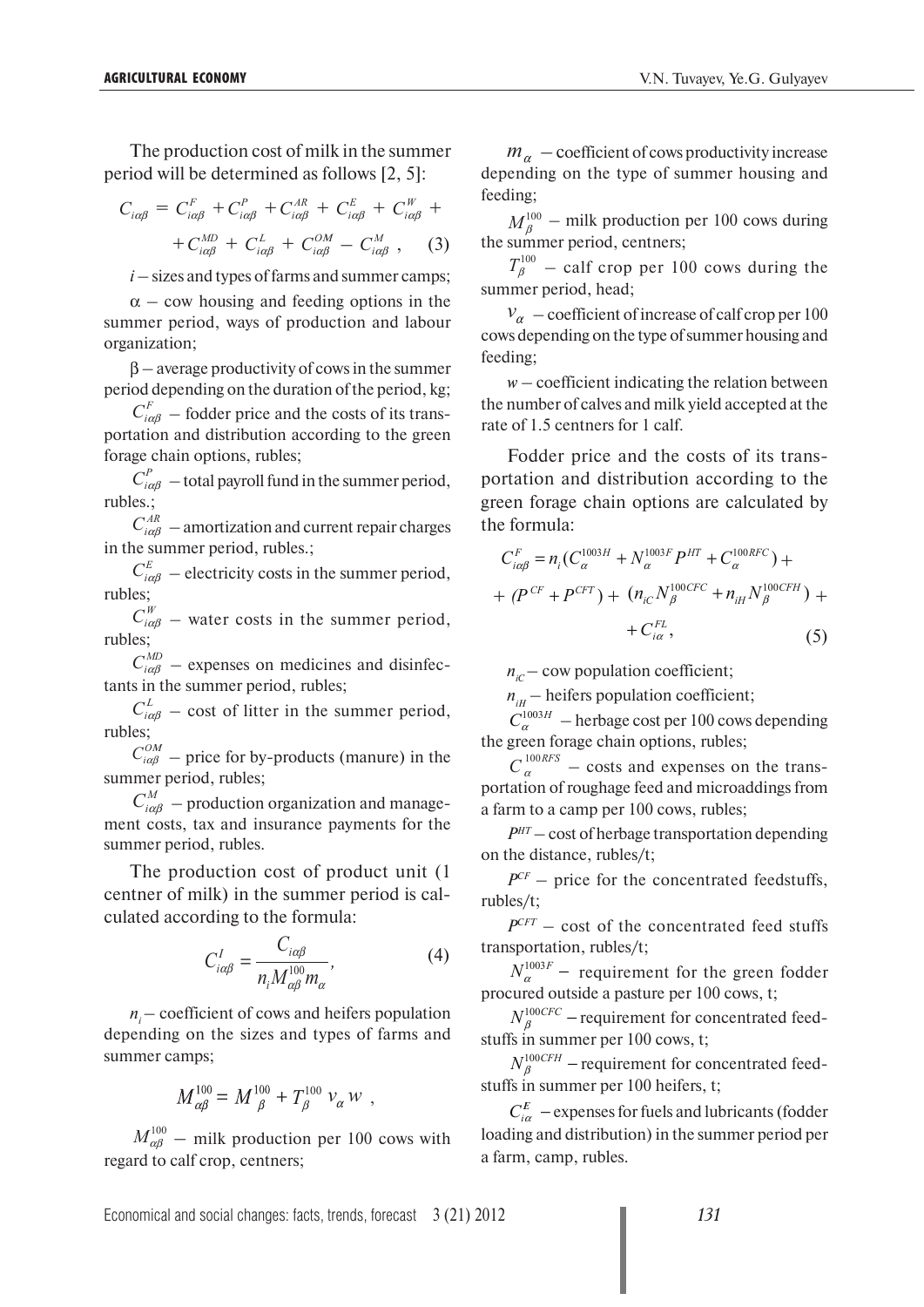The costs of the feedstuffs are firstly determined per 100 cows by multiplying their gross requirement by the production cost calculated in operation cards; secondly, they are multiplied by the livestock population coefficients, corresponding to the types and sizes of farms and summer camps.

The costs for transportation of mineral additives and concentrates from a farm to a camp are additionally taken into account, as well as roughage transportation in transition periods.

The requirement for feedstuff for several livestock productivity levels is calculated per 100 cows given the feeding rates, which take into account the energy and protein concentration in dry matter of the diet. In order to simplify the calculations, the gross demand for herbage in summer can be considered common for all levels of cows' productivity, but not less than 60 kg per head.

The need for concentrates per 100 cows at different productivity levels is calculated on the basis of 3 physiological groups into which a herd is divided: newly calved cows under 100 days of lactation (26 head),dairy cows 100 up to 300 days of lactation (56 head), dry cows (16 head). This distribution of the cows livestock in a herd is given with regard to regular annual calving.

The green forage chain options, most acceptable in the Non-Black Earth Zone, per 100 cows for different types of pastures and without them are developed for calculating green fodder input in the summer period. Grazing performance, the distribution of green matter yield by the cycles, average yielding capacity of annual and perennial crops are determined by the generalization of the region's data.

The expenses for fuels and lubricants during the loading and distribution of fodder in the summer period are calculated according to the formula:

$$
C_{i\alpha}^{FL} = K_i(\sum_{i}^{K} \frac{N^{1003H} + N^{100RF}}{W})P^{FL}, (6)
$$

 $i$  – types and sizes of farms and camps;

 $K_i$  – amount of technical means;

 $N^{1003H}$  – need for herbage per 100 cows, t,

*N100RF* – need for roughage feed per 100 cows in summer, t;

W – technical equipment (loader and fodder distributor) performance per hour of the main time, t/hour;

*PFL* – cost of fuels and lubricants per 1 hour of operational work of technical equipment, rubles/hour.

In order to calculate the payroll fund for the summer period it is necessary to determine the labour intensity of the works, the number of maintenance and management personnel depending on the size of the farm or summer camp, the system of cow housing in the summer and stabling periods, the average annual and summer productivity of the animals, the work management, the duration of the grazing period.

The number of livestock maintenance personnel (milking machine operators – milkers; livestock maintenance personnel – cattlemen, shepherds; cattle-feeding operators, etc.)is calculated according to the standard norms of livestock maintenance, depending on the level of production organization and mechanization.

The number of administrative personnel can be defined by the norms of technological projecting.

Labor costs per 1 centner of production, depending on the technology options, are determined by dividing the total working time fund by gross milk production.

Depreciation and current repair allocations in the summer period are calculated as follows:

$$
C_{i\alpha\beta}^{DR} = (C_{i\alpha}^{DRF} + C_{i\alpha}^{DRC} + C_{i\alpha}^{DRP})\frac{D^S}{365},\tag{7}
$$

 $D<sup>S</sup>$  – duration of the summer period, days;  $C_{ia}^{DRF}$  – depreciation and current repair allocations for a farm, rubles;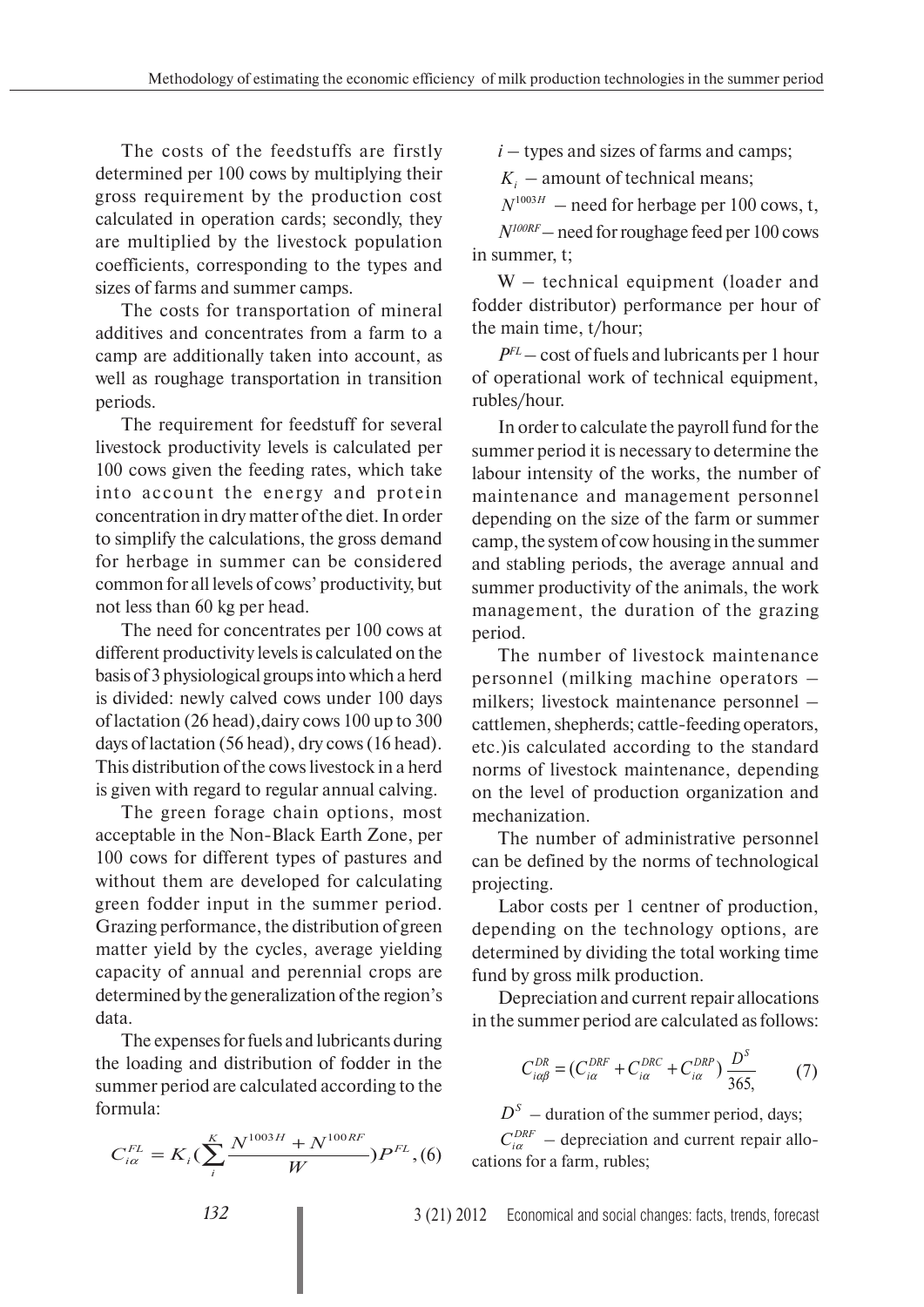$C_{i\alpha}^{DRC}$  – depreciation and current repair allocations for a summer camp or summer barnyards, rubles;

 $C_{i\alpha}^{DRP}$  – depreciation and current repair allocations for the fencing of pastures and livestock pasture watering equipment, rubles.

The amounts of depreciation and current repair allocations are defined according to the current normative and reference material.

The electricity costs in the summer period are determined as follows:

$$
C_{i\alpha\beta}^{E} = n_{i}E_{\alpha}100P^{E}\frac{D^{S}}{365},
$$
 (8)

 $E_a$  – summarized norms of energy consumption in production processes for 1 head of livestock per year depending on the summer housing option, kWh/head a year;

 $100P<sup>E</sup>$  – price for 1 kW $\cdot$  h of electricity for agriculture, rubles.

The costs of water supply:

$$
C_{i\alpha\beta}^W = n_i W 100 P^W D^S, \qquad (9)
$$

*W* – summarized rate of water consumption for one cow per day,  $m^3$ ;

 $P^{W}$  – the cost of water, rubles/m<sup>3</sup>.

Costs of medicines and disinfectants:

$$
C_{i\alpha}^{MD} = n_i 100 P^{MD} \frac{D^S}{365},
$$
 (10)

*PMD* – price for medicines and disinfectants for one cow per year in average, rubles.

The cost of litter and by-products (manure) in the summer period are determined according to the formulae:

$$
C_{i\alpha}^{L} = n_i 100 N^L D^S P^L, \qquad (11)
$$

 $N^L$  – amount of litter for one cow per day, t;  $P^{\perp}$  – price for litter, rubles/t.

$$
C_{i\alpha}^{M} = n_{i}100(N^{M} + N^{L})0.7D^{S}P^{M}, \quad (12)
$$

- $N^M$  manure output for one cow per day, t;
- 0.7 organic fertilizer output rate;
- $P^M$  price for by-products, rubles/t.

The average data on the regional farms' expenses can be used in order to simplify the calculations of production and management costs, insurance payments in the summer period for all the options.

$$
C_{i\beta}^{PM} = n_i 100 C_{\beta} \frac{D^S}{365},
$$
 (13)

 $C_{\beta}$  – farms' average expenses for organizing management and production, rubles.

The three types of cow housing: stall and pasturable, camping and pasturable, stall and outdoor were compared, and the results prove that the lowest values of milk production costs during the summer period are obtained for all farm types and sizes (200, 400, 600, 800 head) when using the camping and pasturable cow housing type [4]. Accordingly, in the summer period, the milk production cost is  $19 - 26\%$ lower, reduced costs are  $6 - 7\%$  lower, and the profit is  $12 - 16\%$  higher than the indicators for the stall and outdoor cow housing.

The stall and pasturable cow housing ranks second according to the performance indicators: the milk production cost in the summer period is 20 – 27% lower, reduced costs are 5  $-6\%$  lower, and the profit is  $10-15\%$  higher than the indicators for the stall and outdoor housing.

If a summer camp is located at a 12 km distance from a farm, the economic performance indicators decline insignificantly – in the limit of 1%. For the stall and outdoor housing, if herbage transportation distance increases from 3 to 12 km, the milk production cost in the summer period increases by  $6 - 8\%$  and reduced costs – by  $2 - 3\%$ .

The construction of summer camps requires from 1000 to 3000 rubles of additional capital investments per one cow.